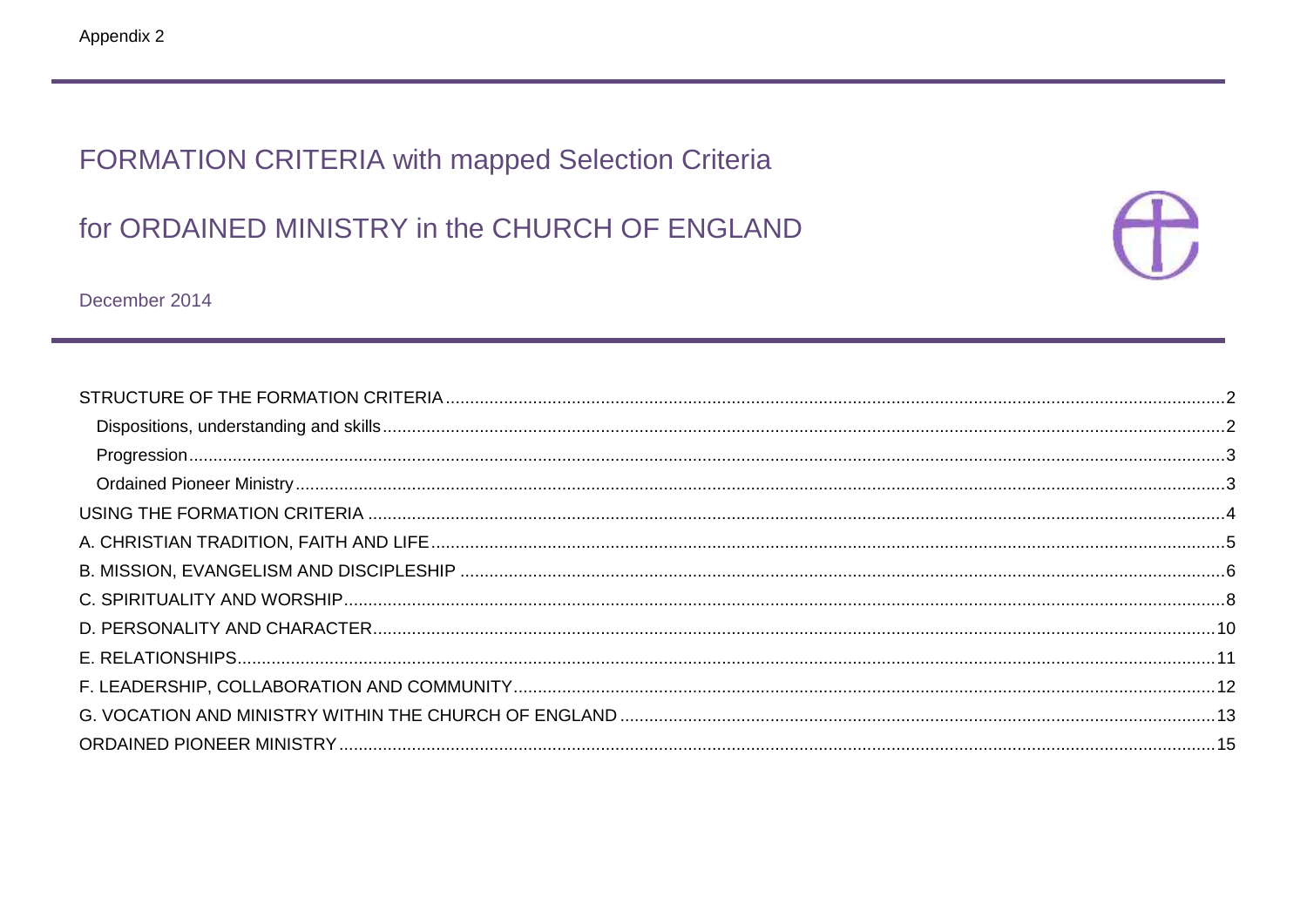### STRUCTURE OF THE FORMATION CRITERIA

### **Dispositions, understanding and skills**

The Formation Criteria are organised under seven headings:

- A. Christian faith, tradition and life
- B. Mission, evangelism and discipleship
- C. Spirituality and worship
- D. Relationships
- E. Personality and character
- F. Leadership, collaboration and community
- G. Vocation and ministry within the Church of England

Within each of these headings, the Formation Criteria are organised in clusters that are disposition-led [in shaded boxes] and emphasise the primacy and inseparability of character from understanding and skills:

- Dispositions These are related to formational learning and character development. They represent the most important criteria: knowledge, understanding and skills are secondary to Christ-like character. However, disposition is not easy to assess: sometimes evidence may be more anecdotal and narrative than systematic. Dispositions are often discerned relationally and developed through a combination of learning, experience, reflection and prayer.
- Understanding These are related in subject matter to the dispositions, but are not an elaboration of them. They are aspirational in that knowledge and understanding is never complete: ordinands and priests will gain greater depth and breadth of understanding as they continue to pursue and reflect on lifelong learning.
- Skills Again, related to the first two categories, but not an elaboration of them. While skills and abilities reflect competence, they, too are aspirational: greater fluency will be achieved over time through the experience of exercising ordained ministry in a reflective mode.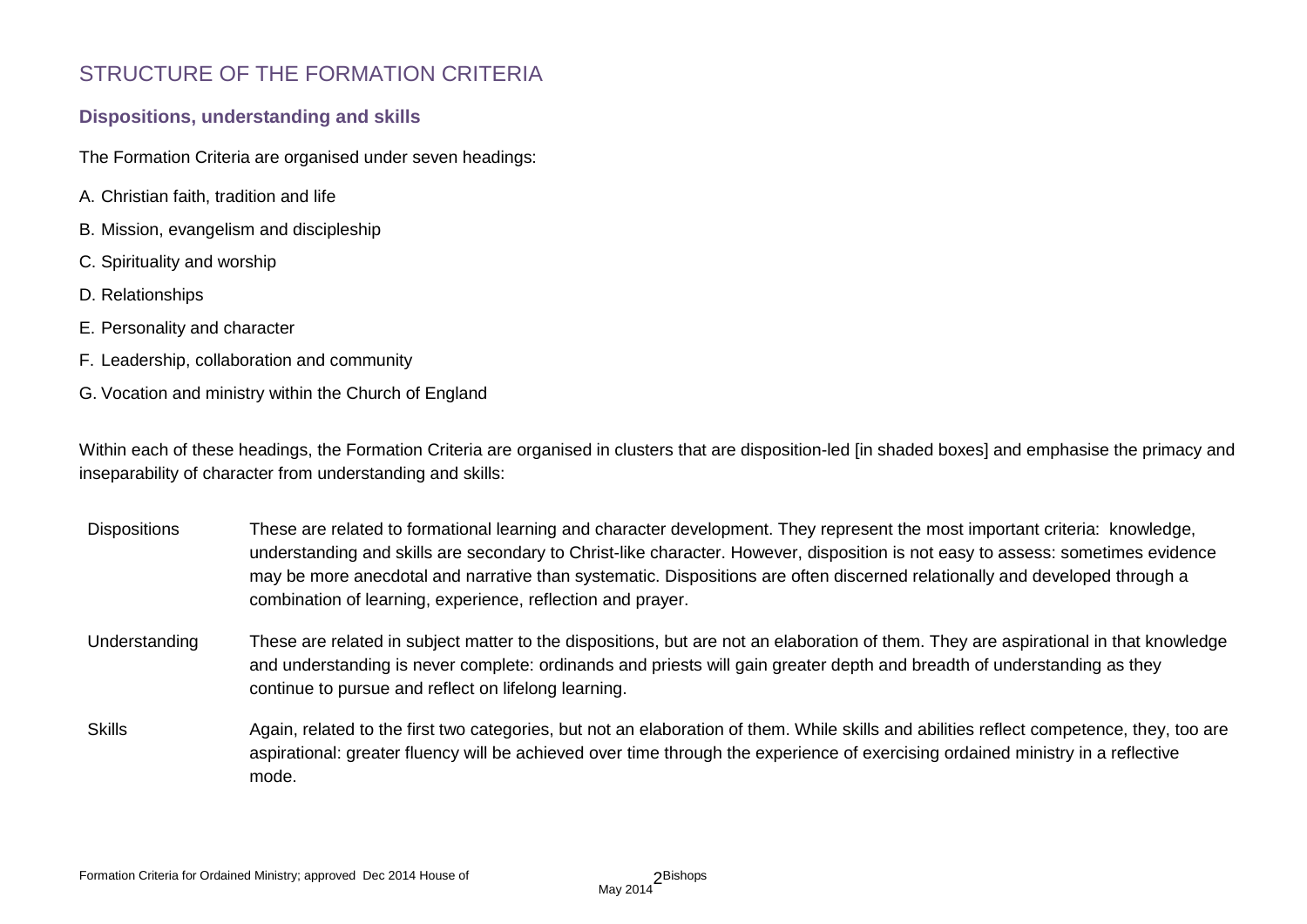### **Progression**

The columns show a progression in the criteria from selection to completion of both phases of initial ministerial education (IME), including licensing for a post of incumbent status or equivalent responsibility.

#### **Selection Criteria**

An abbreviated version of the current Selection Criteria is contained in the first column. These are simply mapped onto the new Formation Criteria to demonstrate the connections between the two. Further work will be done to bring the Selection and Formation Criteria into closer alignment. It is likely this will take place when the Formation Criteria undergo their first revision in 2017.

#### **IME Phase 1 and Phase 2**

Criteria for IME Phase 1 (to the point of ordination) and Phase 2 (to the end of curacy) are shown side by side to illustrate progression. The criteria are cumulative: where a criterion in Phase 1 does not reappear in Phase 2, it is assumed that it will be carried through into Phase 2 and beyond. Sometimes there is progression of a criterion from Phase 1 to Phase 2. In other instances, the knowledge and understanding of Phase 1 is translated into skills and abilities in Phase 2.

### **Ordained Pioneer Ministry**

Formation Criteria for Ordained Pioneer Ministry are described on pages 13 and 14.

#### **IME Phase 1**

Ordinands who are training for ordained pioneer ministry will do so through pathways that enable candidates to embed their learning in fresh expressions praxis through sustained and systematic action reflection. Although the formation criteria described above (and below) will be used to discern whether to recommend pioneer ministry candidates for ordination, progress towards the criteria will have been achieved, therefore, through a distinctive pioneer ministry pathway.

Ordained pioneer ministry candidates will work towards the formation criteria with continual reference to the formation of new ecclesial communities through contextual mission. The mix of skills, gifts, knowledge and expertise that pioneer ministry ordinands bring to their training, formation and ministry, will differentiate them.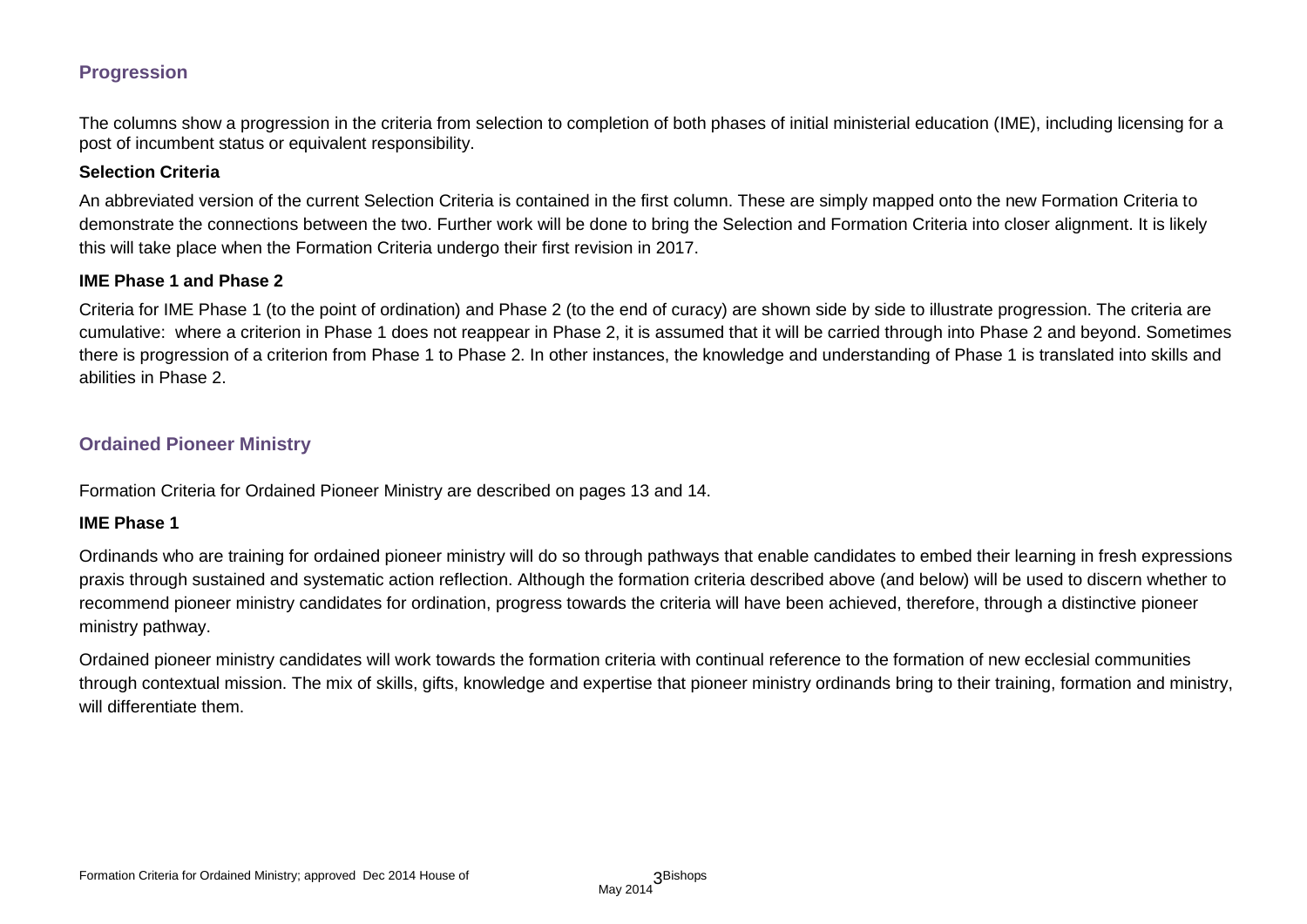### **IME Phase 2**

Those who are serving a curacy for ordained pioneer ministry will do so through pathways that enable them to embed their learning in fresh expressions praxis through sustained and systematic action reflection. Although the formation criteria described above (and below) will be used to discern a minister's readiness to take up a pioneer ministerial post (and, where appropriate, a pioneer post of responsibility) at the completion of initial ministerial education, progress towards the criteria will have been achieved through a bespoke IME Phase 2 pathway for pioneer ministry. It is likely that dioceses will need to draw upon resources from other institutions in order to achieve sufficient sharpness of focus on pioneer ministry in IME Phase 2.

Ordained pioneer ministers will work towards the formation criteria with continual reference to the formation of new ecclesial communities through contextual mission. The mix of skills, gifts, knowledge and expertise that they bring to their training, formation and ministry, will differentiate them.

### USING THE FORMATION CRITERIA

The Formation Criteria are fundamentally aspirational: they are goals to work and develop towards rather than criteria that can be 'fully met'. This means that they should be used as a vocational tool …

- 1. **by ordinands and curates** to provide a framework for reflection on their development in ministry against the Church's expectations at different points through the training process.
- 2. **by tutors** to enable them to discern ordinands' progress in the academic, formational and competency aspects of their development during IME Phase 1, which, in turn forms the basis for reporting to bishops concerning the candidates' readiness for ordination.
- 3. **by training incumbents and diocesan colleagues** to discern areas of and for growth and development during curacy and to provide the grounds on which to affirm the readiness of ministers to take up assistant minister, ordained pioneer minister or incumbent status posts in the Church of England.
- 4. **by bishops** as a framework to enable them to confirm candidates' readiness for ordination at the end of IME Phase 1 and to take up ministerial posts as priests of the Church of England at the end of IME Phase 2.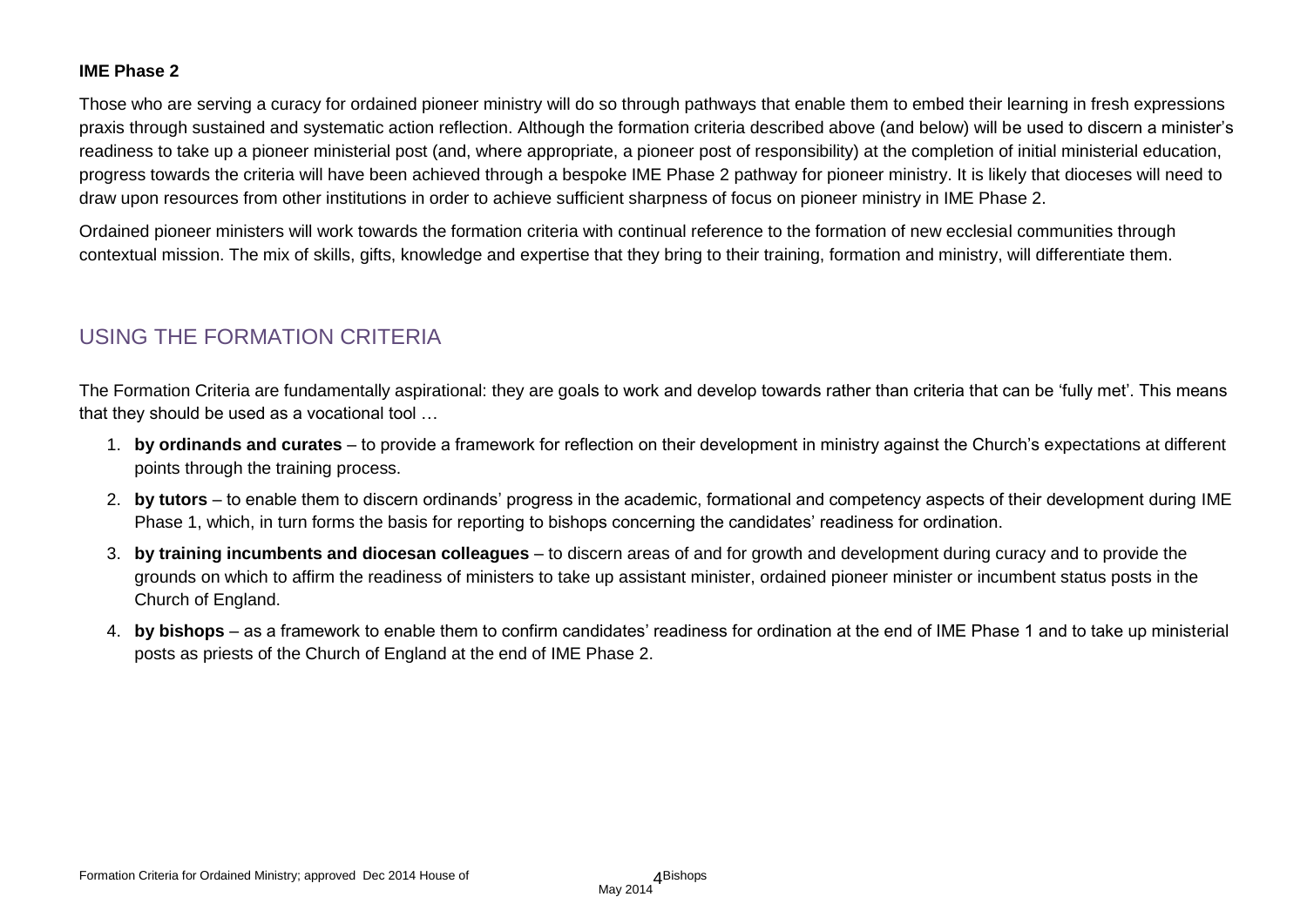# A. CHRISTIAN TRADITION, FAITH AND LIFE

|    | <b>AT SELECTION</b>                                                                                                                                   | AT THE END OF IME PHASE 1                                                                                                                                                                   | AT THE END OF IME PHASE 2                                                                                                                                                                                       | POST OF RESPONSIBILITY                                                                                                                  |
|----|-------------------------------------------------------------------------------------------------------------------------------------------------------|---------------------------------------------------------------------------------------------------------------------------------------------------------------------------------------------|-----------------------------------------------------------------------------------------------------------------------------------------------------------------------------------------------------------------|-----------------------------------------------------------------------------------------------------------------------------------------|
| 1. | Candidates should have a<br>personal commitment to Christian<br>faith and an ability and openness<br>to learning and formation. They                  | Ordinands are disciples of Christ who are<br>growing in new insights through disciplined<br>learning and reflection.<br>They $\dots$                                                        | Ordained ministers sustain their public<br>ministry and personal faith in Christ through<br>study and reflection that is open to new<br>insights. They                                                          | Incumbents replenish their<br>leadership through a life of<br>disciplined study and<br>reflection that is open to new<br>insights. They |
|    |                                                                                                                                                       | understand the significance of the Bible for<br>the church and the world through critical<br>engagement with Old and New Testament<br>texts and issues relating to their<br>interpretation. | understand the Bible as text and as holy<br>Scripture for the church and the world<br>through regular critical engagement with<br>Old and New Testament texts and issues<br>relating to their interpretation.   |                                                                                                                                         |
|    | should be able to communicate<br>their faith effectively.                                                                                             | are able to use their exegetical and<br>hermeneutical skills to interpret and<br>communicate Scripture clearly in a variety<br>of settings.                                                 | are able to interpret Scripture in a wide<br>range of settings, using their exegetical and<br>hermeneutical skills to communicate clearly<br>and accurately in ways that enable others<br>to learn and explore. |                                                                                                                                         |
|    | should show a knowledge and<br>understanding of the Christian<br>faith.                                                                               | understand Christian beliefs and practices:<br>how they have developed in historical and<br>cultural contexts and are interpreted today.                                                    | are able to engage in independent study of<br>Christian beliefs and practices and<br>communicate their findings in diverse<br>settings.                                                                         |                                                                                                                                         |
| 2. | Candidates should be able to<br>respect and work with those<br>whose understanding of Christian<br>faith is different from their own.<br>They $\dots$ | Ordinands are generous in their respect for<br>the breadth and diversity of belief and<br>practice within the Church of England. They<br>a.                                                 | Ordained ministers work with and value the<br>breadth and diversity of belief and practice<br>within the Church of England. They                                                                                |                                                                                                                                         |
|    |                                                                                                                                                       | understand how Christian beliefs and<br>practices shape the moral life of individuals<br>and communities.                                                                                   | are able to engage in independent study of<br>how Christian beliefs and practices shape<br>the moral life of individuals and<br>communities.                                                                    |                                                                                                                                         |
|    | should have flexibility of mind and<br>be able to reflect and should have<br>the potential to be a theological<br>leader in mission.                  | are able to reflect critically on how Christian<br>doctrine and ethics relate to discipleship,<br>church and society.                                                                       | are able to reflect critically on how Christian<br>doctrine and ethics relate to discipleship,<br>church and society, communicating this<br>appropriately inside and outside the church.                        | are able to exercise<br>theological leadership for the<br>church in mission.                                                            |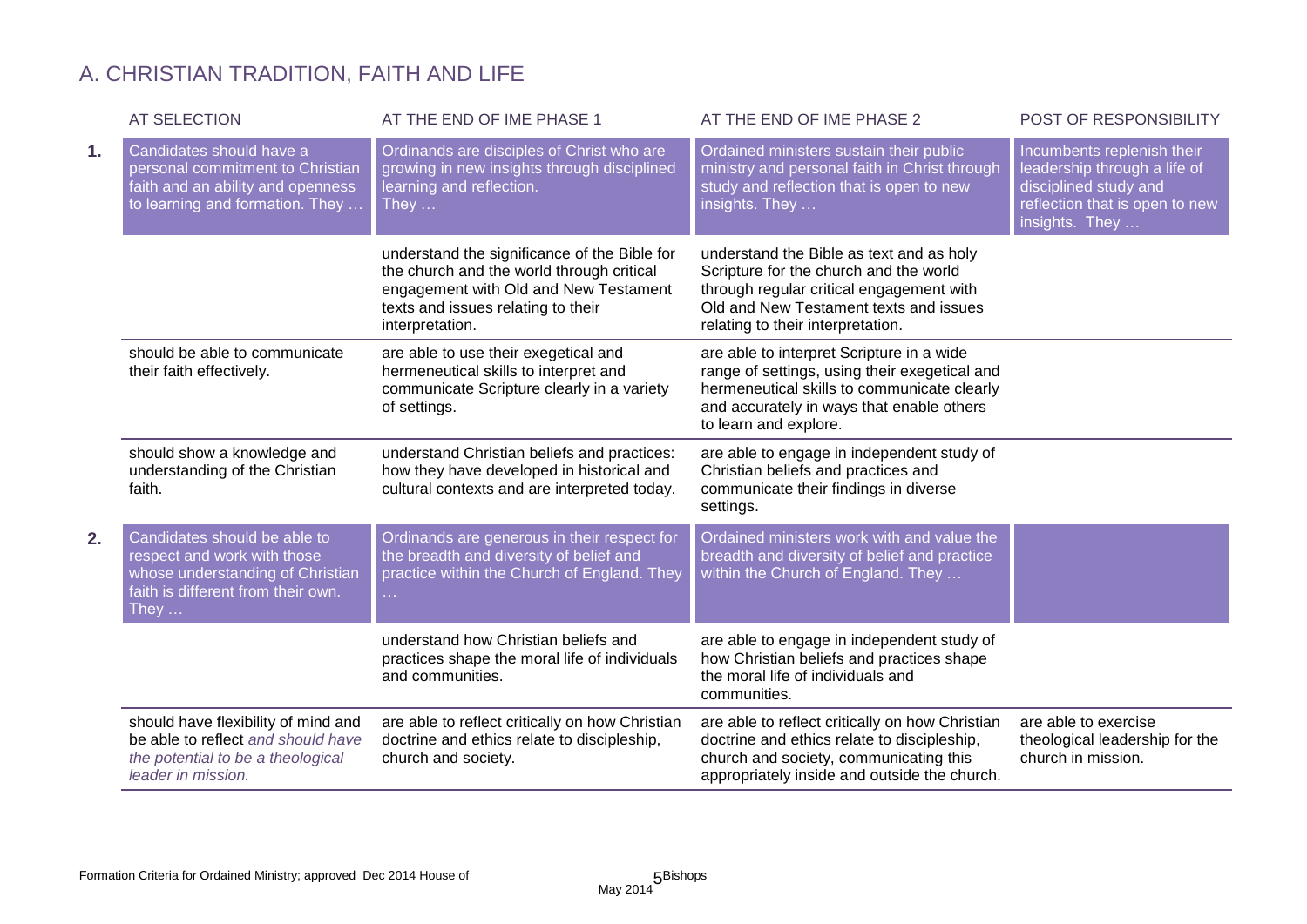# B. MISSION, EVANGELISM AND DISCIPLESHIP

|    | <b>AT SELECTION</b>                                                                                                                                | AT THE END OF IME PHASE 1                                                                                                                                                                                               | AT THE END OF IME PHASE 2                                                                                                                                                                                                            | POST OF RESPONSIBILITY                                                                                                           |
|----|----------------------------------------------------------------------------------------------------------------------------------------------------|-------------------------------------------------------------------------------------------------------------------------------------------------------------------------------------------------------------------------|--------------------------------------------------------------------------------------------------------------------------------------------------------------------------------------------------------------------------------------|----------------------------------------------------------------------------------------------------------------------------------|
| 1. | Candidates should have a<br>personal commitment to mission<br>and evangelism.<br>They $\dots$                                                      | Ordinands have an articulate and prayerful<br>enthusiasm for mission and evangelism that<br>is nourished by Christ's love for the world<br>and lived out in acts of mercy, service,<br>justice and reconciliation. They | Ordained ministers have a deep and<br>prayerful enthusiasm for mission and<br>evangelism that is nourished by Christ's<br>love for the world and lived out in acts of<br>mercy, service, justice and reconciliation.<br>They $\dots$ | Incumbents                                                                                                                       |
|    | should have a knowledge and<br>understanding of mission and<br>evangelism.                                                                         | understand holistic and contextual<br>engagement with the world in Christian<br>mission and evangelism from biblical,<br>theological, historical and ecclesial<br>perspectives.                                         |                                                                                                                                                                                                                                      |                                                                                                                                  |
|    | should be able to engage with<br>contemporary culture.                                                                                             | are able to read the cultural, historical,<br>economic, social, political and religious<br>context of a community, and to develop<br>discernment of God's mission in and<br>beyond the church.                          | are able to discern God's mission in a<br>specific context by reflective and<br>empathetic engagement with it in light of its<br>cultural, historical, economic, social,<br>political and religious characteristics.                 | lead, enable and release<br>missional vision and faithful<br>witness in and among those<br>for whom they have<br>responsibility. |
|    |                                                                                                                                                    | are able to engage in mission, evangelism<br>and apologetics appropriate to specific<br>contexts both inside and outside the<br>church.                                                                                 | are able to engage courageously in<br>mission, evangelism and apologetics in a<br>range of contexts and particularly in local<br>communities and churches.                                                                           |                                                                                                                                  |
|    | should have effective<br>communication skills for mission<br>and evangelism.                                                                       | are able to communicate the gospel<br>sensitively and appropriately using a variety<br>of media, both inside and outside the<br>church.                                                                                 | are able to communicate the gospel<br>confidently and effectively using a variety of<br>media in diverse situations, both inside and<br>outside the church.                                                                          | enable others to articulate<br>the gospel and participate in<br>its proclamation.                                                |
|    | should be able to enable others in<br>mission and evangelism and<br>potential for engaging in mission-<br>shaped ministry [post of respomsibility] | enable others in mission and evangelism in<br>a range of contexts.                                                                                                                                                      | are able to lead and inspire others in<br>mission and evangelism in the local church.                                                                                                                                                | are able to foster and lead<br>mission-shaped churches.                                                                          |
|    |                                                                                                                                                    | understand the beliefs, practices and<br>spirituality of another faith community and                                                                                                                                    |                                                                                                                                                                                                                                      |                                                                                                                                  |

the nature of Christian mission in a multi faith context.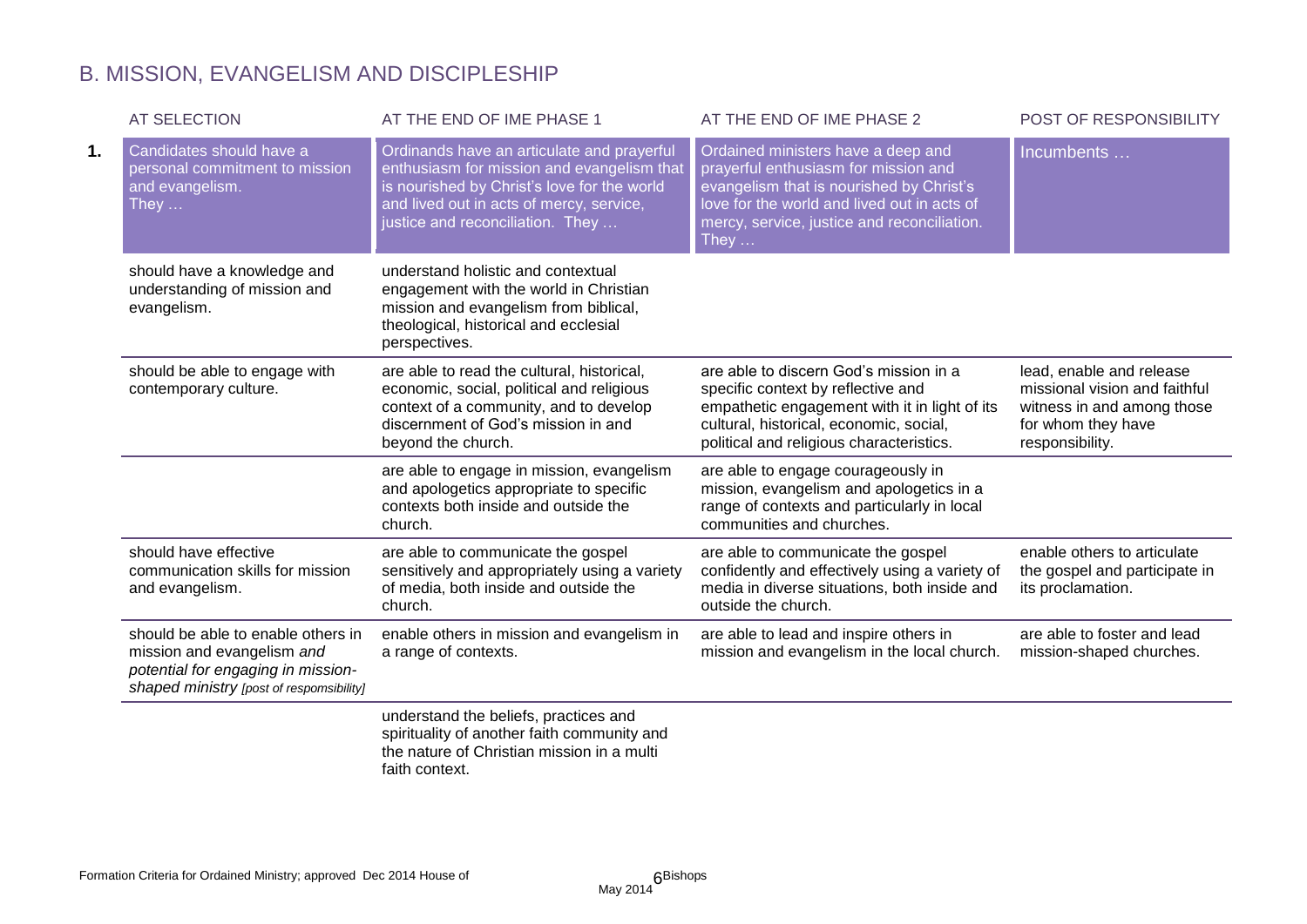| 2. | Ordinands desire to see others grow in their<br>Christian discipleship and are eager to<br>learn about and teach the faith. They                                                                                                               | Ordained ministers are committed to<br>Christian education, promoting good<br>practice, both inside and outside the<br>church. They                                                                                                |  |
|----|------------------------------------------------------------------------------------------------------------------------------------------------------------------------------------------------------------------------------------------------|------------------------------------------------------------------------------------------------------------------------------------------------------------------------------------------------------------------------------------|--|
|    | understand how children and adults learn.<br>and the implications for nurturing others in<br>their discipleship and faith development<br>through catechesis, teaching and<br>preaching, including preparation for baptism<br>and confirmation. | are able to nurture others in their faith<br>development, including those with little<br>previous knowledge of the faith, through<br>catechesis, teaching and preaching,<br>including preparation for baptism and<br>confirmation. |  |
|    |                                                                                                                                                                                                                                                | understand the importance of the Church of<br>England's engagement with schools for the<br>common good and for the mission and<br>ministry of the church.                                                                          |  |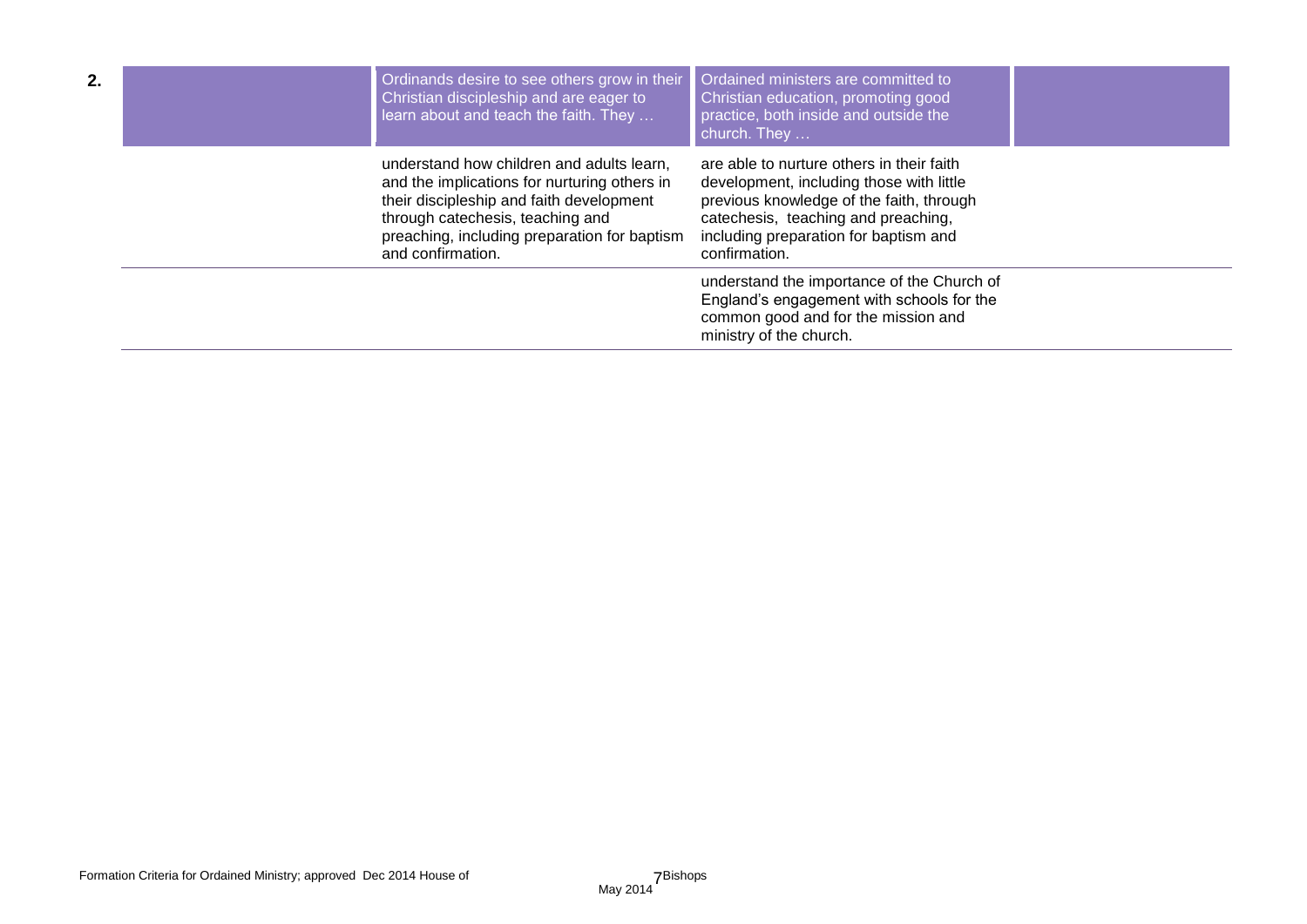# C. SPIRITUALITY AND WORSHIP

|    | <b>AT SELECTION</b>                                                    | AT THE END OF IME PHASE 1                                                                                                                                                                                   | AT THE END OF IME PHASE 2                                                                                                                                                                                                                     | POST OF RESPONSIBILITY                                                                    |
|----|------------------------------------------------------------------------|-------------------------------------------------------------------------------------------------------------------------------------------------------------------------------------------------------------|-----------------------------------------------------------------------------------------------------------------------------------------------------------------------------------------------------------------------------------------------|-------------------------------------------------------------------------------------------|
| 1. | Candidates should have a<br>disciplined personal pattern of<br>prayer. | Ordinands are rooted and growing in<br>disciplined personal and corporate prayer<br>shaped by the expectations of public<br>ministry in the Church of England. They                                         | Ordained ministers are sustained by<br>disciplined personal and corporate prayer<br>shaped by the responsibilities of public<br>ministry and corporate worship in the<br>tradition of the Church of England. They                             | Incumbents are sustained in<br>the strains and joys of<br>leadership by a life of prayer. |
|    |                                                                        | understand different approaches to, and<br>traditions of, personal and corporate prayer<br>in relation to the spiritual development of<br>children and adults.                                              | are able to relate different approaches to,<br>and traditions of, personal and corporate<br>prayer to sustain and develop their own<br>prayer life and those of others of all ages,<br>backgrounds and in a range of life<br>circumstances.   |                                                                                           |
| 2. | Candidates should faithfully<br>participate in corporate worship.      | Ordinands depend on the grace and gifts of<br>God to sustain humble, self-giving service<br>in gathering the people of God in worship.<br>They $\dots$                                                      | Ordained ministers                                                                                                                                                                                                                            |                                                                                           |
|    |                                                                        | understand Christian worship and liturgy,<br>their theological foundations and ecclesial<br>and contextual expressions, including<br>pastoral services, especially in relation to<br>the Church of England. |                                                                                                                                                                                                                                               |                                                                                           |
|    |                                                                        | are able to preach and lead worship<br>competently in a limited variety of settings,<br>using different forms of liturgy and reflecting<br>on their practice.                                               | are able to demonstrate good reflective<br>practice in preaching and in leading - and<br>where appropriate, presiding at - public<br>worship, including pastoral services, using<br>appropriate forms of liturgy in a variety of<br>settings. |                                                                                           |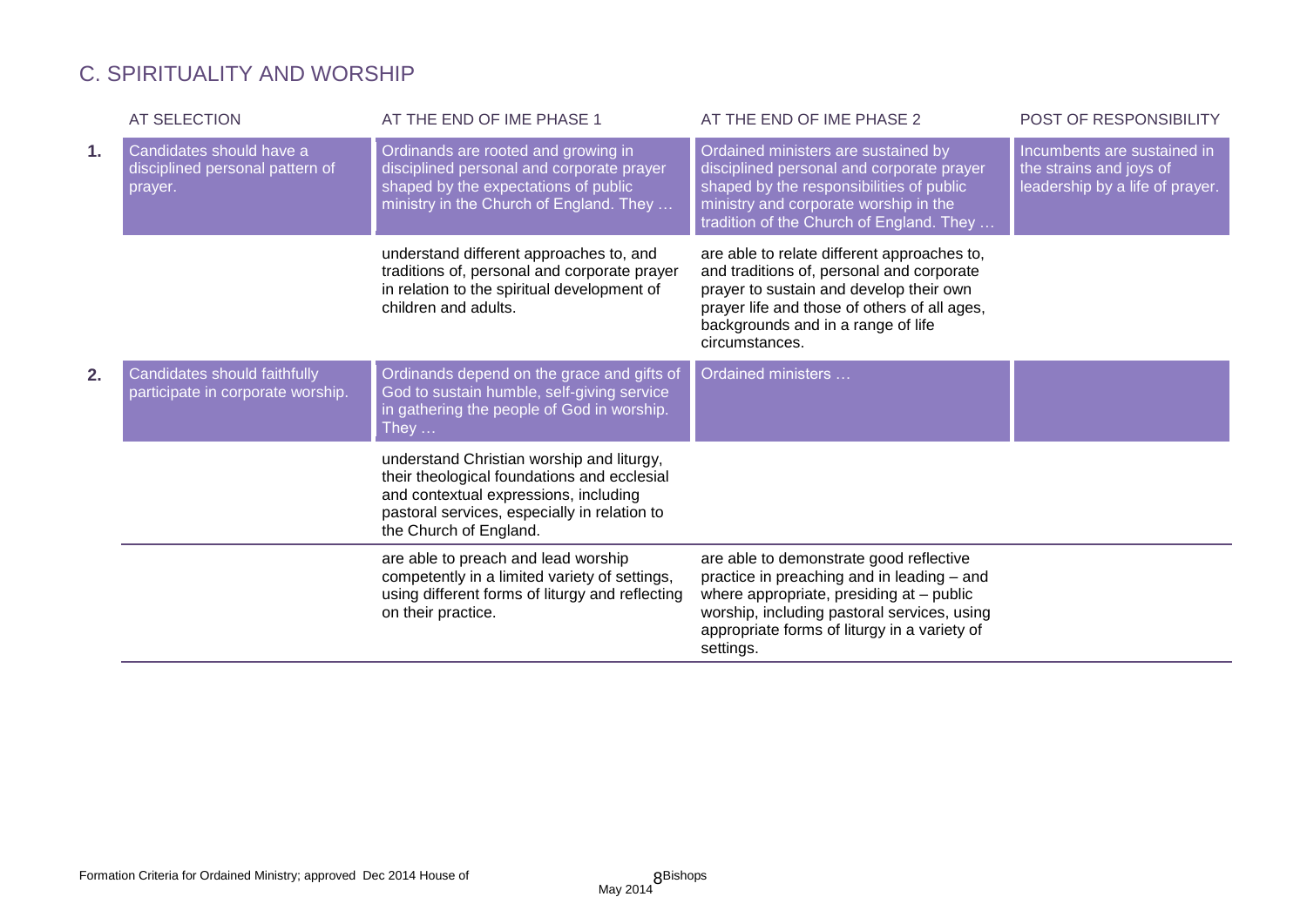| 3. | Candidates' spirituality should be<br>developing.     | Ordinands are growing in the love of God<br>and in Christ-likeness as members of the<br>body of Christ through the grace of the Holy<br>Spirit in their lives and ministries. They                 | Ordained ministers are growing in the love<br>of God and in Christ-likeness as members<br>of the body of Christ and can testify to the<br>grace of the Holy Spirit in their lives and<br>ministries. They                        |  |
|----|-------------------------------------------------------|----------------------------------------------------------------------------------------------------------------------------------------------------------------------------------------------------|----------------------------------------------------------------------------------------------------------------------------------------------------------------------------------------------------------------------------------|--|
|    |                                                       | understand historical and contemporary<br>Christian spirituality grounded in Scripture<br>and tradition.                                                                                           |                                                                                                                                                                                                                                  |  |
|    |                                                       | are able to relate spiritual traditions to<br>corporate and individual practices that<br>sustain their own prayer life and spirituality,<br>and those of others of all ages and stages<br>of life. | are able to relate spiritual traditions to<br>corporate and individual practices that<br>sustain and develop their own spirituality,<br>and those of others of all ages,<br>backgrounds and in a range of life<br>circumstances. |  |
| 4. | Candidates' spirituality should be<br>world-engaging. | Ordinands have a spirituality that informs<br>their relationship with others and their<br>engagement with the world. They                                                                          | Ordained ministers' spirituality permeates<br>their perceptions of and interactions with<br>others inside and outside the church.<br>${\sf True}$ y                                                                              |  |
|    |                                                       | are increasingly able to discern God's<br>presence and activity in the lives of others<br>and in the wider world.                                                                                  | are able to help others discern God's<br>presence and activity in their relationships<br>and in the wider world.                                                                                                                 |  |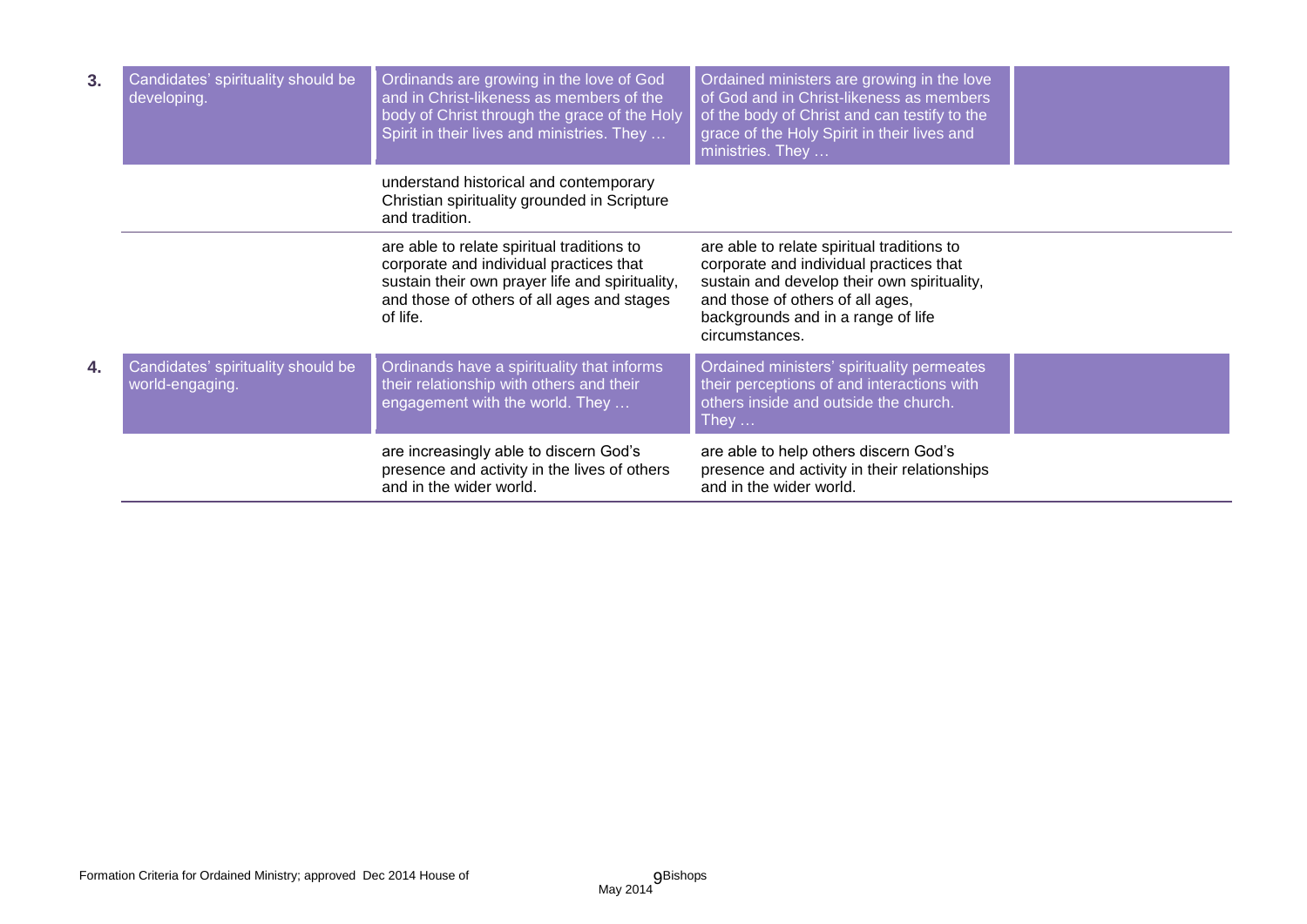### D. PERSONALITY AND CHARACTER

|    | <b>AT SELECTION</b>                                                                                                                               | AT THE END OF IME PHASE 1                                                                                                               | AT THE END OF IME PHASE 2                                                                                                                                                                               | POST OF RESPONSIBILITY                                                                                                                                                    |
|----|---------------------------------------------------------------------------------------------------------------------------------------------------|-----------------------------------------------------------------------------------------------------------------------------------------|---------------------------------------------------------------------------------------------------------------------------------------------------------------------------------------------------------|---------------------------------------------------------------------------------------------------------------------------------------------------------------------------|
| 1. | Candidates should display<br>emotional stability, maturity,<br>integrity, appropriate self-<br>confidence, stamina, robustness<br>and resilience. | Ordinands are teachable, resilient and<br>psychologically stable in the face of<br>pressure and changing circumstances.<br>They $\dots$ | Ordained ministers show insight, resilience,<br>maturity and integrity in the pressure and<br>change entailed in public ministry. They                                                                  | Incumbents                                                                                                                                                                |
|    |                                                                                                                                                   | understand personality in relation to human<br>flourishing, relating and team work.                                                     |                                                                                                                                                                                                         |                                                                                                                                                                           |
|    |                                                                                                                                                   | are able to balance care for others with<br>care for self, including an openness to<br>spiritual direction and support from others.     | are able to balance appropriate care of self<br>with the care of others by developing<br>sustainable patterns of life and work, and<br>effective support networks in the context of<br>public ministry. | encourage and enable<br>colleagues to balance<br>appropriate care of self with<br>care of others.                                                                         |
| 2. | Candidates should display self-<br>awareness and self-acceptance<br>and a potential for self-<br>development and growth.                          | Ordinands are growing in self-knowledge<br>and commitment to Christ. They                                                               | Ordained ministers are growing in self-<br>knowledge and commitment to Christ within<br>the roles and expectations of ordained<br>ministry. They                                                        | Incumbents personify an<br>integration and integrity of<br>authority and obedience,<br>leadership and service.<br>They $\dots$                                            |
|    |                                                                                                                                                   | understand the sacrificial impact of a<br>vocation to ordained ministry on the whole<br>of life.                                        | are able to approach the sacrificial impact<br>of ordained ministry on the whole of life with<br>wisdom and discernment.                                                                                |                                                                                                                                                                           |
|    |                                                                                                                                                   | are able to reflect with insight and humility<br>on personal strengths, weaknesses, gifts<br>and vulnerability.                         | are able to reflect with insight and humility<br>on personal strengths, weaknesses,<br>failures, gifts and vulnerability in response<br>to a new context of public ministry.                            | engage with others to reflect<br>with insight on their style of<br>leadership, its strengths and<br>weaknesses in context, and<br>demonstrate appropriate<br>development. |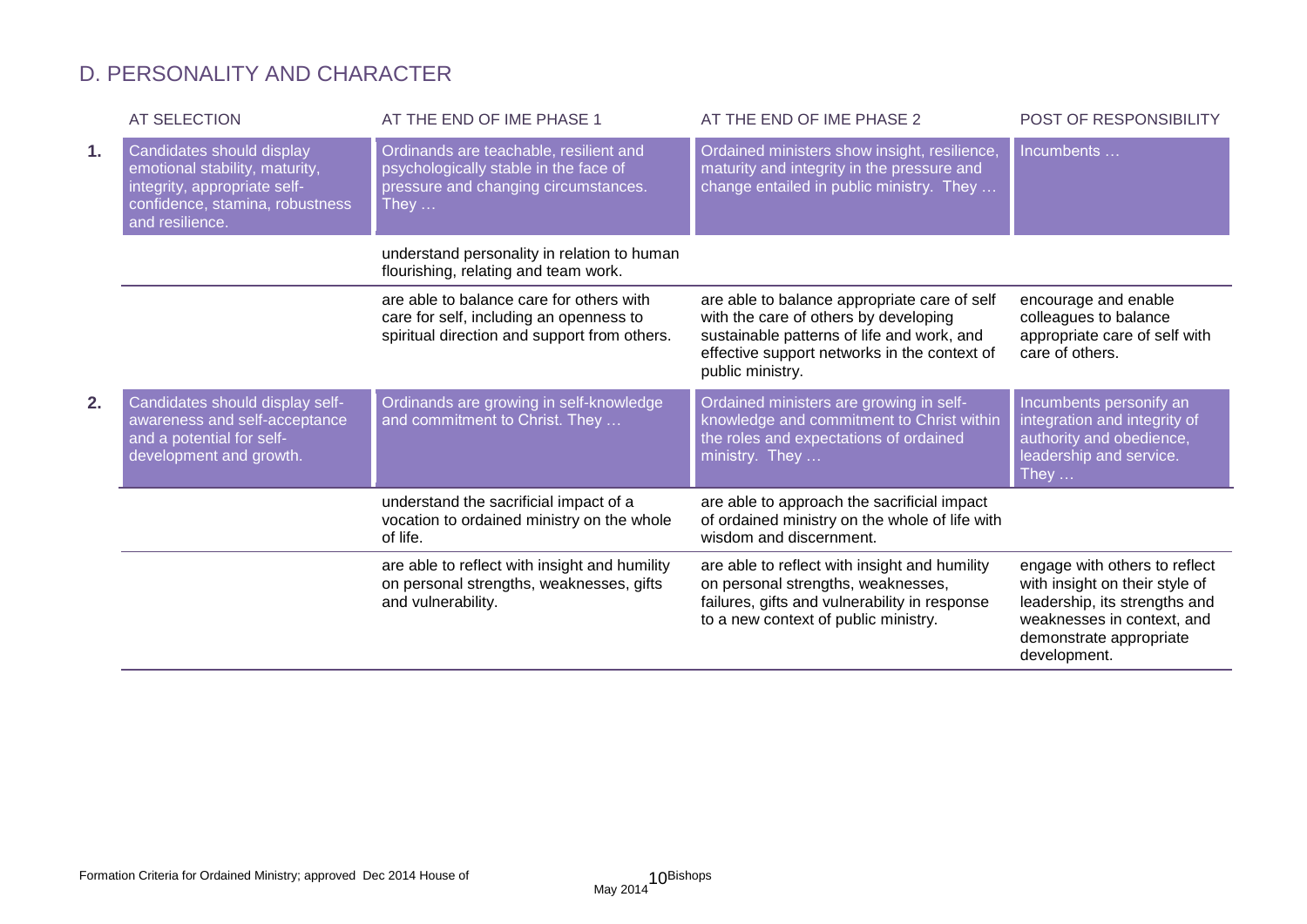# E. RELATIONSHIPS

|    | <b>AT SELECTION</b>                                                                                                          | AT THE END OF IME PHASE 1                                                                                                                              | AT THE END OF IME PHASE 2                                                                                                                            | POST OF RESPONSIBILITY                                                                        |
|----|------------------------------------------------------------------------------------------------------------------------------|--------------------------------------------------------------------------------------------------------------------------------------------------------|------------------------------------------------------------------------------------------------------------------------------------------------------|-----------------------------------------------------------------------------------------------|
| 1. | Candidates' relationships reflect<br>the love and compassion of God.<br>They $\dots$                                         | Ordinands seek to imitate the self-giving<br>love and compassion of Christ in their<br>relationships. They                                             | Ordained ministers                                                                                                                                   | Incumbents                                                                                    |
|    | should be able to develop healthy<br>personal relationships and to<br>relate to people who are different<br>from themselves. | are able to form and sustain healthy<br>relationships inside and outside the church<br>and with those with whom they differ.                           | are able to form and sustain healthy<br>relationships with peers in the mixed<br>economy of fresh and more traditional<br>expressions of church.     |                                                                                               |
|    |                                                                                                                              |                                                                                                                                                        | are able to handle and help resolve<br>conflicts and disagreements, enabling<br>growth through them.                                                 | show skill and sensitivity in<br>resolving issues of conflict<br>within the church community. |
|    |                                                                                                                              | understand issues regarding human<br>flourishing in relationships and Christian<br>pastoral care.                                                      | understand human flourishing in<br>relationships and Christian pastoral care in<br>a range of life circumstances and contexts.                       |                                                                                               |
|    | should have the potential to<br>exercise effective pastoral care.                                                            | are able to respond appropriately to<br>pastoral situations and reflect critically on<br>their own practice.                                           | demonstrate good reflective practice in a<br>wide range of pastoral and professional<br>relationships.                                               | are able to supervise others<br>in the conduct of pastoral<br>relationships.                  |
| 2. | Candidates are people of<br>integrity. They                                                                                  | Ordinands are people who respect others,<br>demonstrating empathy and honesty in their<br>relationships, learning from them. They                      | Ordained ministers are people who respect<br>others, demonstrate empathy and honesty<br>in their relationships, learning from them.<br>They $\dots$  |                                                                                               |
|    | should be able to accept the<br>standards of sexual morality<br>expected of ordained ministers.                              | are able to live within the House of Bishops'<br>Guidelines: Issues in Human Sexuality and<br>relate empathetically to those with whom<br>they differ. | are able to live within the House of Bishops'<br>Guidelines: Issues in Human Sexuality and<br>engage positively with those with whom<br>they differ. |                                                                                               |
|    | should have the potential to<br>develop healthy professional and<br>pastoral relationships.                                  | understand professional boundaries in<br>ministerial practice and pastoral care.                                                                       | are able to establish and evaluate<br>appropriate professional boundaries in their<br>ministerial practice and personal lives.                       |                                                                                               |
|    |                                                                                                                              | understand policies and best practice in<br>safeguarding.                                                                                              | understand policies and best practice in<br>safeguarding and their application in a<br>variety of contexts.                                          |                                                                                               |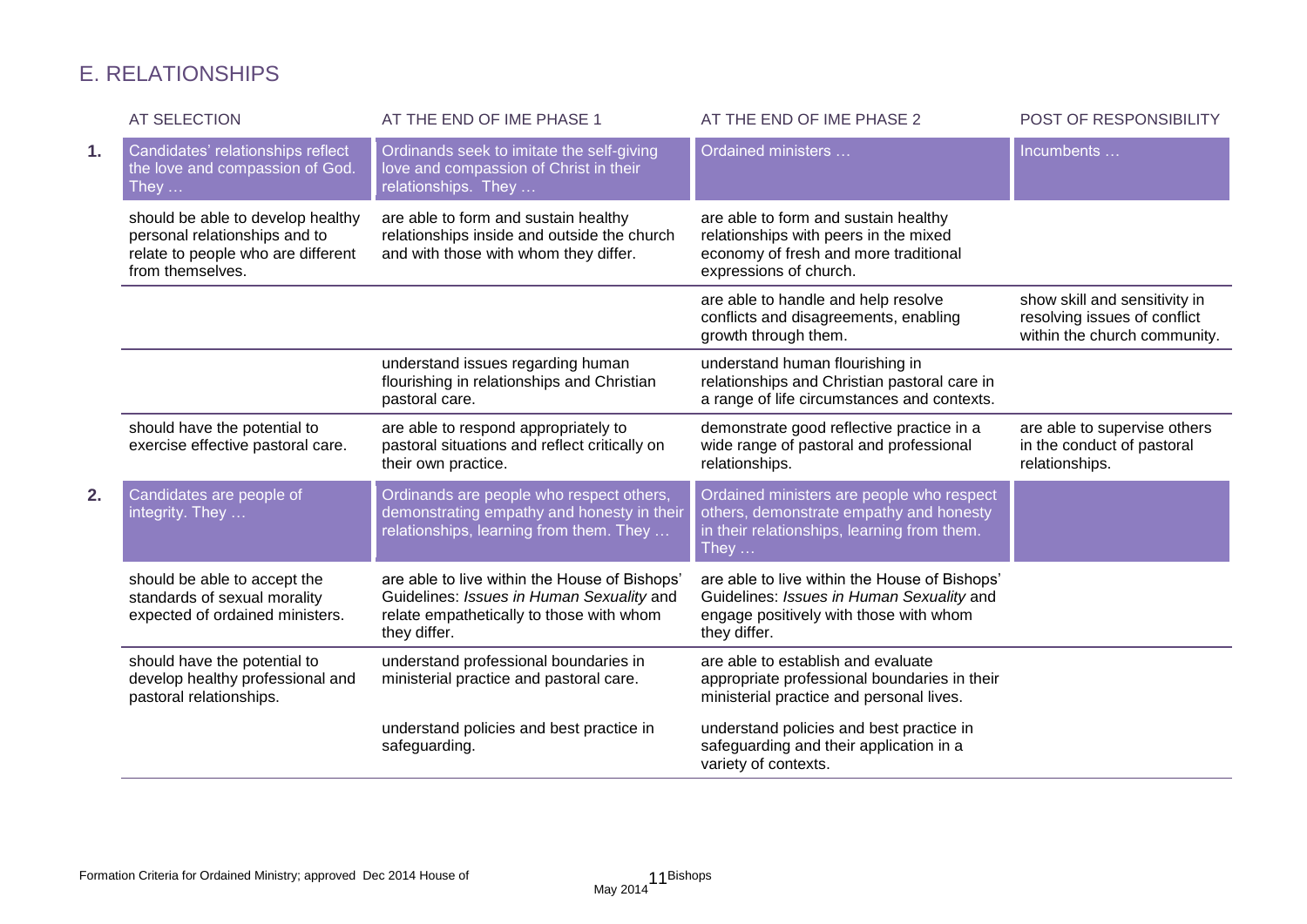# F. LEADERSHIP, COLLABORATION AND COMMUNITY

|    | <b>AT SELECTION</b>                                                                                                                                                      | AT THE END OF IME PHASE 1                                                                                                                                                                               | AT THE END OF IME PHASE 2                                                                                                                                                                                             | POST OF RESPONSIBILITY                                                                                                                             |
|----|--------------------------------------------------------------------------------------------------------------------------------------------------------------------------|---------------------------------------------------------------------------------------------------------------------------------------------------------------------------------------------------------|-----------------------------------------------------------------------------------------------------------------------------------------------------------------------------------------------------------------------|----------------------------------------------------------------------------------------------------------------------------------------------------|
| 1. | Candidates should have potential<br>for exercising leadership. They                                                                                                      | Ordinands seek to model their servant<br>leadership on the person of Christ.<br>They $\dots$                                                                                                            | Ordained ministers seek to model their<br>servant leadership on the person of Christ.<br>They $\dots$                                                                                                                 | Incumbents                                                                                                                                         |
|    | should display a knowledge and<br>understanding of leadership.                                                                                                           | understand biblically and theologically<br>informed perspectives on discipleship,<br>leadership and community formation<br>especially in the changing and diverse<br>contexts of the Church of England. |                                                                                                                                                                                                                       | show skill and sensitivity in<br>enabling the formation and<br>flourishing of corporate life in<br>the presence of diversity.                      |
|    |                                                                                                                                                                          | understand issues of authority,<br>responsibility, power and group dynamics in<br>relation to leadership and communities.                                                                               | are able to participate in and lead<br>communities, reflecting on, and being alert<br>to, the use and abuse of power.                                                                                                 | are able to lead teams<br>collaboratively in a variety of<br>settings, including multi-<br>parish benefices.                                       |
|    | should show effective<br>communication skills, a potential<br>for collaborating with others, and<br>for exercising creative team<br>leadership [post of responsibility]. | are able to exercise collaborative<br>leadership as part of a team within a<br>community.                                                                                                               | are able to lead collaboratively and<br>competently, working as a member of a<br>team within a community, as an ordained<br>person.                                                                                   | are able to facilitate change<br>creatively and sensitively,<br>exercising leadership with an<br>entrepreneurial and forward<br>looking approach.  |
| 2. |                                                                                                                                                                          | Ordinands share leadership by actively<br>looking for and recognising the gifts of<br>others. They                                                                                                      | Ordained ministers share leadership by<br>actively looking for, recognising and<br>nurturing the gifts of others. They                                                                                                |                                                                                                                                                    |
|    |                                                                                                                                                                          | are able to release and enable others to<br>fulfill their calling to ministry and mission.                                                                                                              | are able to use authority appropriately in<br>ways that release, equip, enable and<br>empower others, including colleagues, to<br>fulfill their calling to mission and ministry<br>from within a Christian community. |                                                                                                                                                    |
|    |                                                                                                                                                                          |                                                                                                                                                                                                         | are able to supervise and mentor others in<br>a limited range of roles and responsibilities<br>in mission and ministry.                                                                                               | are able to supervise lay and<br>ordained people in positions<br>of responsibility in formal and<br>informal settings of training<br>and practice. |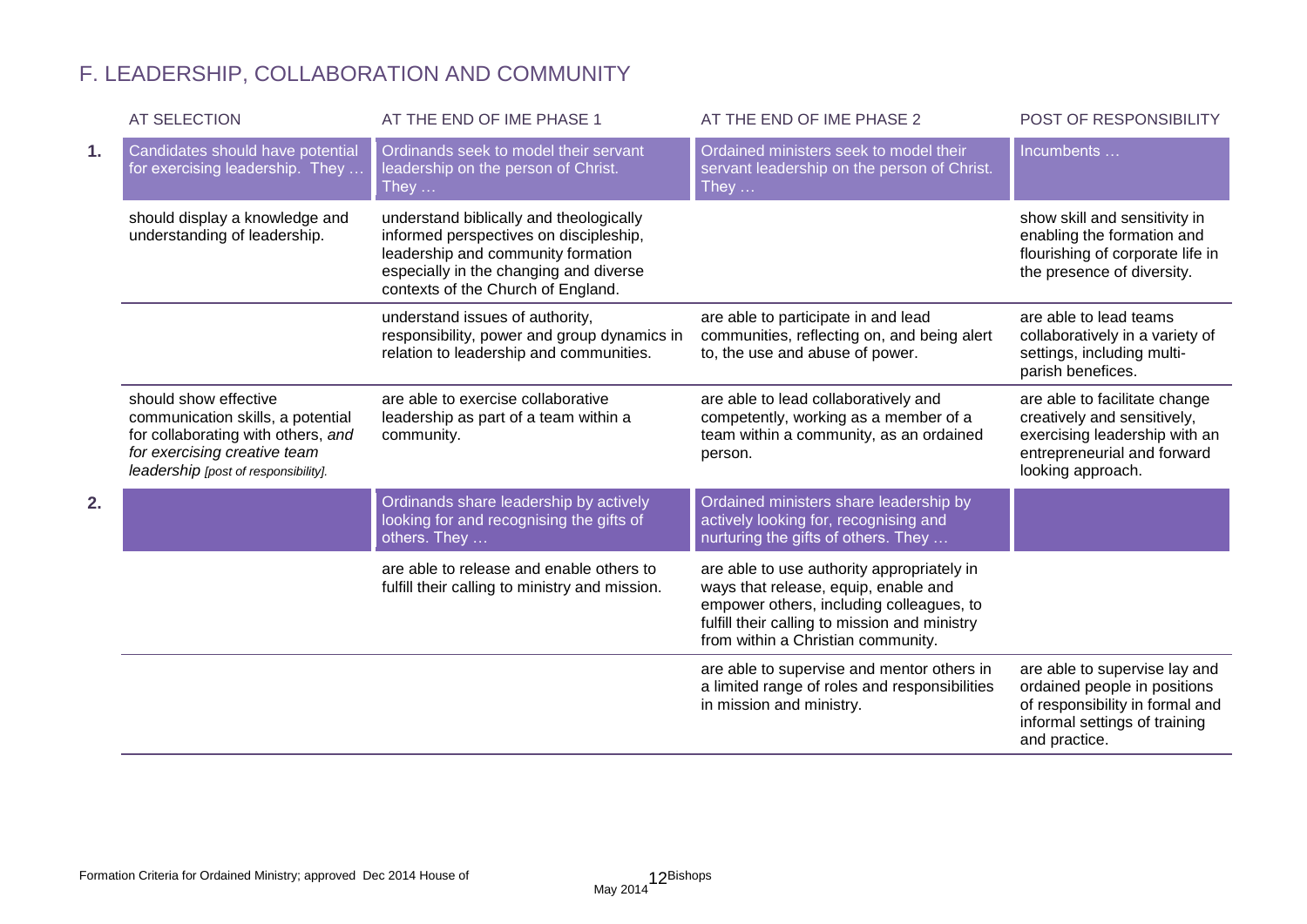# G. VOCATION AND MINISTRY WITHIN THE CHURCH OF ENGLAND

|    | <b>AT SELECTION</b>                                                                                                                                                                               | AT THE END OF IME PHASE 1                                                                                                                                                                                                                                                                   | AT THE END OF IME PHASE 2                                                                                                                                                                                                                                            | POST OF RESPONSIBILITY                                                                                                                                         |
|----|---------------------------------------------------------------------------------------------------------------------------------------------------------------------------------------------------|---------------------------------------------------------------------------------------------------------------------------------------------------------------------------------------------------------------------------------------------------------------------------------------------|----------------------------------------------------------------------------------------------------------------------------------------------------------------------------------------------------------------------------------------------------------------------|----------------------------------------------------------------------------------------------------------------------------------------------------------------|
| 1. | Candidates should have an inner<br>sense of call that is confirmed by<br>others, that shows commitment to<br>the Church of England and that<br>shows how their vocation has<br>changed them. They | Ordinands believe themselves to be called<br>by God and the church to ordination in the<br>Church of England. They                                                                                                                                                                          | Ordained ministers are firmly convinced of<br>their calling to ordained ministry, realistic<br>about its challenges, and continue to ask<br>important questions about their role as<br>deacon or priest in the church of God.<br>They …                              | Incumbents are ready for,<br>and open to, exercising a<br>ministry of oversight and<br>vision as priests in the<br>church of God. They                         |
|    | should have understanding of<br>ministry within the Church of<br>England.                                                                                                                         | are able to articulate their calling to<br>discipleship and to ordained ministry within<br>the Church of England.                                                                                                                                                                           | are able to articulate their calling to<br>discipleship and to ordained ministry as a<br>deacon or priest within the Church of<br>England.                                                                                                                           |                                                                                                                                                                |
|    | should have knowledge and<br>understanding of the Church of<br>England and show willingness to<br>work with its diversity.                                                                        | understand aspects of the history, diversity<br>and contemporary challenges of the Church<br>of England and the Anglican Communion<br>worldwide.                                                                                                                                            |                                                                                                                                                                                                                                                                      |                                                                                                                                                                |
|    | should have a realistic vocation<br>that demonstrates fulfilment of the<br>selection criteria for ordained<br>ministry within the Church of<br>England.                                           | understand the sacrificial nature and<br>theological underpinning of different<br>ministries in the Church of England and of<br>the ordained ministry to which they are<br>called within the breadth and diversity of a<br>mixed economy of traditional and fresh<br>expressions of church. | understand the sacrificial and corporate<br>nature of their role in ministry and mission<br>as a deacon or priest within the breadth and<br>diversity of a mixed economy of traditional<br>and fresh expressions of church.                                          |                                                                                                                                                                |
| 2. |                                                                                                                                                                                                   | Ordinands are rooted in corporate worship<br>in the traditions and practices of the Church<br>of England. They                                                                                                                                                                              | Ordained ministers are rooted in the<br>traditions and practices of the Church of<br>England and share in the spiritual life of the<br>communities they serve. They                                                                                                  |                                                                                                                                                                |
|    |                                                                                                                                                                                                   | understand the Church of England's role<br>and opportunities for Christian ministry and<br>mission in a range of public settings,<br>agencies and faith communities, including<br>schools.                                                                                                  | are able to represent the church in public<br>life and engage in partnerships across<br>wider groups of parishes, including, where<br>possible, working with churches of different<br>denominations and traditions and other faith<br>communities and their leaders. | take a lead role in working<br>with partners, representing<br>the church in public life,<br>including, where possible,<br>working with other faith<br>leaders. |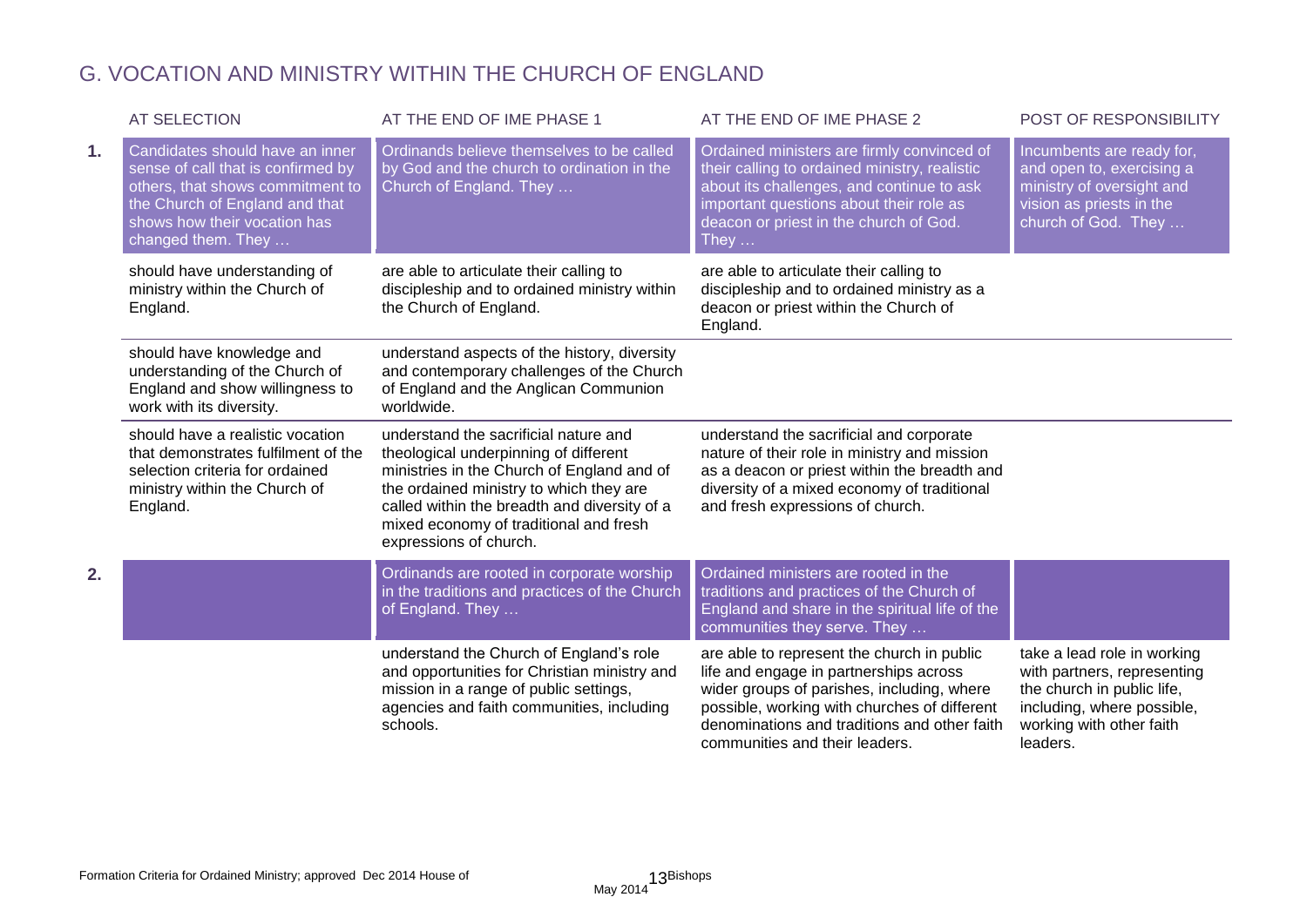| 3. | Candidates' vocation should be<br>informed and obedient. | Ordinands are ready to be accountable and<br>obedient in receiving and exercising<br>ordained ministry as a deacon within the<br>Church of England. They    | Ordained ministers are accountable and<br>obedient in exercising ordained ministry as<br>a deacon or priest within the Church of<br>England. They                    | Incumbents exercise<br>appropriate accountability<br>and responsibility in faithfully<br>and loyally receiving the<br>authority of others, consistent<br>with a position of<br>responsibility. They |
|----|----------------------------------------------------------|-------------------------------------------------------------------------------------------------------------------------------------------------------------|----------------------------------------------------------------------------------------------------------------------------------------------------------------------|-----------------------------------------------------------------------------------------------------------------------------------------------------------------------------------------------------|
|    |                                                          | understand the significance of the legal,<br>canonical and administrative responsibilities<br>of the newly ordained within a mixed<br>economy of church.    | understand the legal, canonical and<br>administrative responsibilities of those in<br>public ministry within a mixed economy of<br>church.                           | know and understand the<br>legal, canonical and<br>administrative responsibilities<br>of those having oversight and<br>responsibility.                                                              |
|    |                                                          | are able to apply the methodologies of<br>theological reflection and reflective practice<br>habitually and effectively to themselves and<br>their ministry. | show developed skills as theologically<br>reflective and reflexive practitioners in<br>relatively unsupervised settings, exercising<br>wise and discerning judgment. | show sophisticated skills as<br>reflective and reflexive<br>practitioners and the capacity<br>to develop these further to<br>energise creative,<br>theologically informed<br>practice.              |